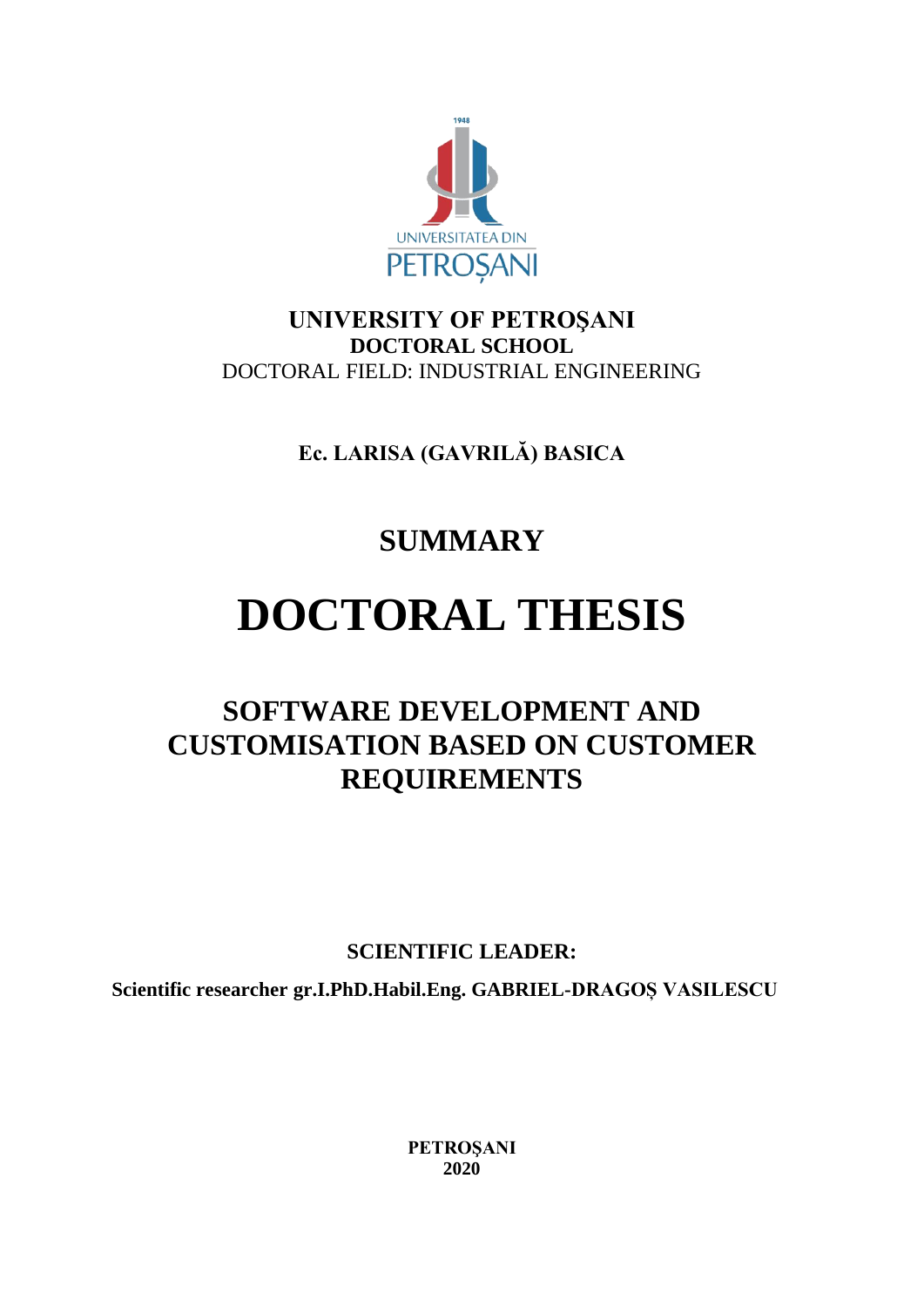# **CONTENTS**

| 1.1.-Concepts, definitions, motivation of the thesis, objectives pursued 5         |
|------------------------------------------------------------------------------------|
|                                                                                    |
|                                                                                    |
|                                                                                    |
| <b>CHAPTER II ANALYSIS OF THE CURRENT STATE IN THE FIELD OF</b>                    |
|                                                                                    |
|                                                                                    |
|                                                                                    |
|                                                                                    |
|                                                                                    |
| <b>CONTRIBUTIONS RELATED TO SOFTWARE</b><br><b>CHAPTER</b><br>$\mathbf{H}$         |
|                                                                                    |
|                                                                                    |
| 3.2.-Critical analysis of traditional and modern methodologies applied in software |
|                                                                                    |
|                                                                                    |
|                                                                                    |
| <b>CHAPTER IV CUSTOMER-SUPPLIER RELATIONSHIP - A STUDY IN</b>                      |
| THE CONTEXT OF SOFTWARE CUSTOMIZATION, WITH THE AIM                                |
| OF DEVELOPING A SPECIALIZED CUSTOMIZATION MODEL 76                                 |
|                                                                                    |
|                                                                                    |
| 4. 3.-Crowd-AHP: a new model for customer requirements identification for software |
|                                                                                    |
|                                                                                    |
|                                                                                    |
|                                                                                    |
| CHAPTER V RESEARCH AND CONTRIBUTIONS: THE COST OF                                  |
|                                                                                    |
| 5.1.-Software customization cost from supplier 's perspective 111                  |
|                                                                                    |
|                                                                                    |
|                                                                                    |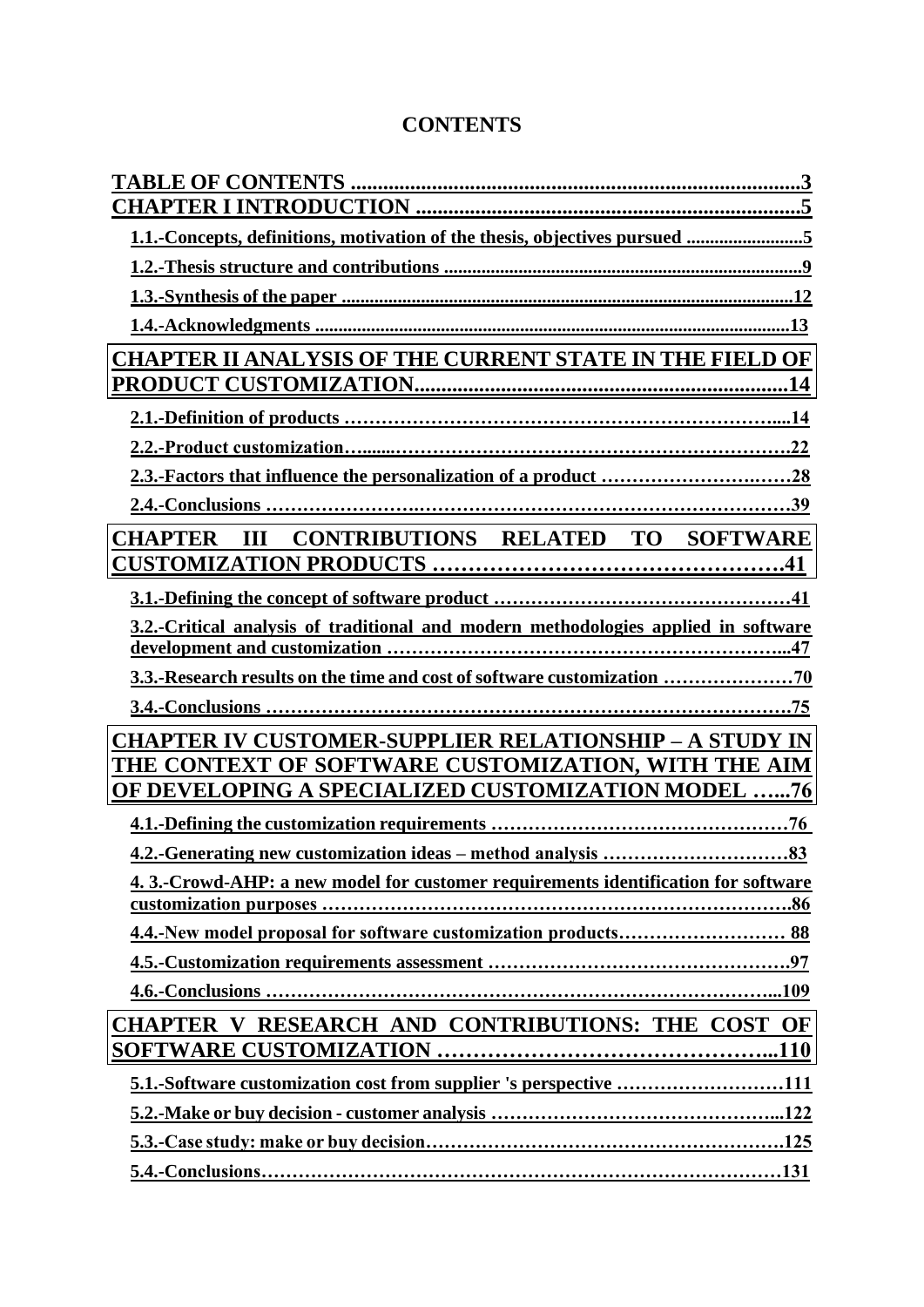| <b>CHAPTER VI RESEARCH AND CONTRIBUTIONS: THE IMPACT OF</b>                            |
|----------------------------------------------------------------------------------------|
|                                                                                        |
| 6.1.-Research results<br>on the impact of software customization from                  |
|                                                                                        |
|                                                                                        |
|                                                                                        |
|                                                                                        |
|                                                                                        |
|                                                                                        |
| 7.2.-Case study on the application of the best practices guide on an economic operator |
| with activity in the field of telecommunications services 171                          |
|                                                                                        |
| <b>CHAPTER VIII CONCLUSIONS AND PERSONAL</b>                                           |
| <b>CONTRIBUTIONS. FUTURE DIRECTIONS OF RESEARCH182</b>                                 |
|                                                                                        |
|                                                                                        |
|                                                                                        |
|                                                                                        |
|                                                                                        |
|                                                                                        |
| Annex 2 - Values used in the calculation of the profitability threshold 204            |
|                                                                                        |
| Annex 4 - Virtual environments used for customer experience research provided by a     |
|                                                                                        |
|                                                                                        |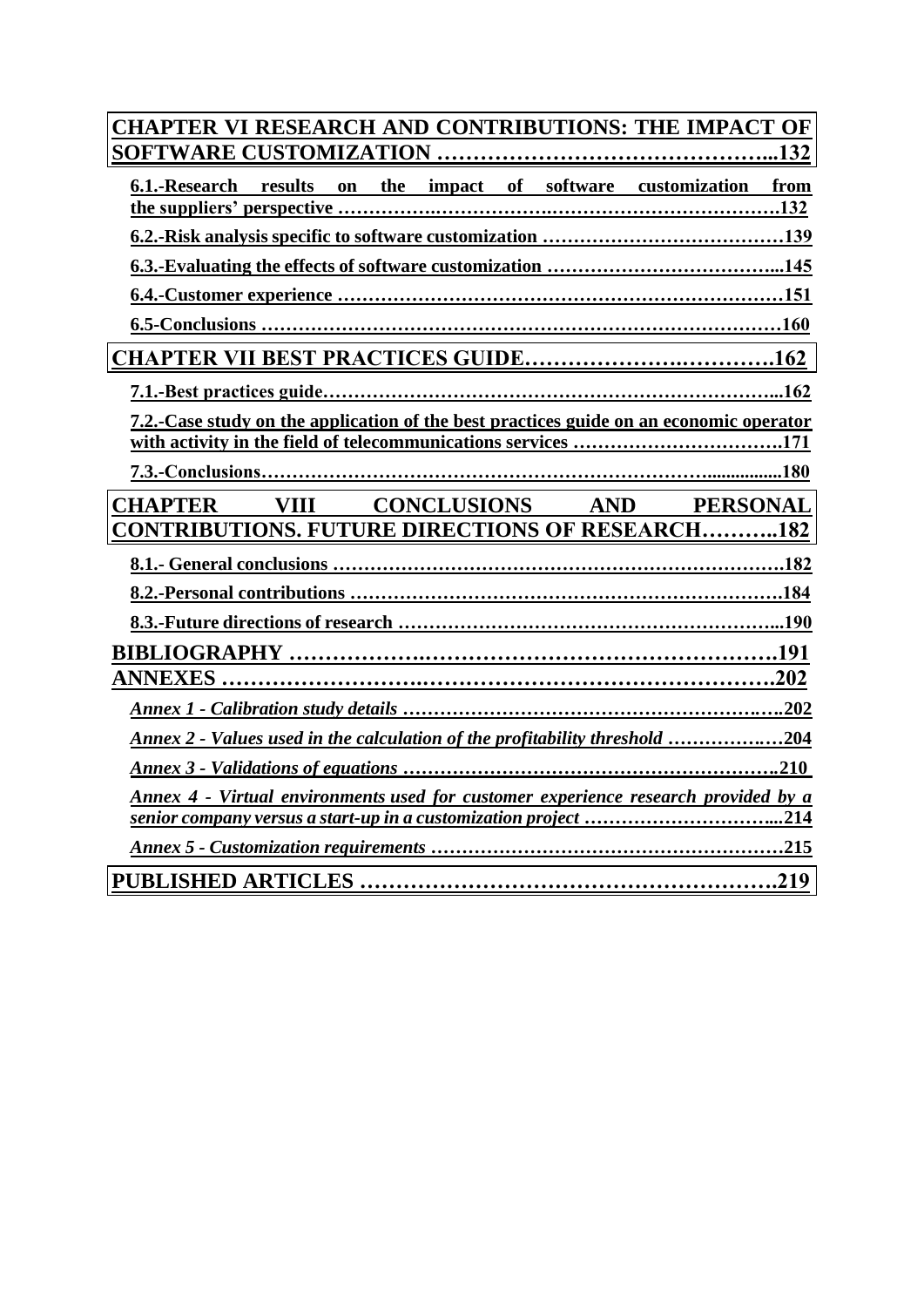# **1. CONCEPTS, DEFINITIONS, MOTIVATION OF THE THESIS, OBJECTIVES PURSUED**

### **Concepts and definitions**

The thesis *"Software development and customization based on customer requirements"*  addresses a current topic in the age of technology and digitalization, namely the conceptualization of the idea of customizing software products. Economic theory defines the product as a good or service resulting from economic activity, intended to satisfy directly or indirectly certain needs or problems, being synonymous with the economic good in the broadest sense.

**The product** is the most important result of a company that leads to profit, regardless of its size, an element under which the company can induce changes in the market.

**Services** are the result of a production activity that changes the conditions of consumer units (processing services) or that facilitates the exchange of products or financial assets (margin services).

When defining the term **product customization,** it is relevant to include the perspective of the product, which may be a physical good or a service. Thus, the personalized product can be defined as a physical good or a service adapted to the requirements of a certain customer. In this context, customer involvement is an important aspect because customers dictate what the company / companies should produce. The trend of product customization, which can be seen today, is the result of many changes in the business environment, many suppliers being forced to revise their production strategy and management concepts.

The services depend both on the potential level of personalization that the service provider can offer and also on the organisation's ability to provide the personalized service, given the constraints it faces.

The first dimension of the typology described by the authors is **the necessary customization time**, which is closely related to the flexibility in production, as well as the ability of a company to implement production processes. Usually, the authors of the literature use the term " **time pressure**" because studies in the field claim that this is the main factor that differentiates unforeseen behaviours from planned behaviours.

Contrary to popular belief, higher **levels of customization** may not always lead to high performance and customer satisfaction. This is due to the complexity of the customization process that can limit the extent to which customization is beneficial to customers.

#### **Thesis motivation**

*The motivation* of the doctoral thesis is related on the one hand to the need and possibility to develop / adapt software packages to customer requests taking into account the cost and impact of customization in terms of risks and effects specific to this process, and on the other hand to ensure theoretical premises are capture in a methodological tool of best practices in the field, which allows unitary orientation and guidance at the level of an economic operator.

#### **Objectives pursued**

*The main objectives* of the thesis consist of conceptualization and creation of a best practice guide regarding software customization, based on the research conducted in the field. These main objectives are achieved by accomplishing *the derived objectives,* namely: product customization analysis, software customization analysis, customer-supplier relationship analysis in the context of customization.

*Derived objectives*, in turn, are achieved by accomplishing the following *primary objectives:* defining and conceptualizing software products, defining and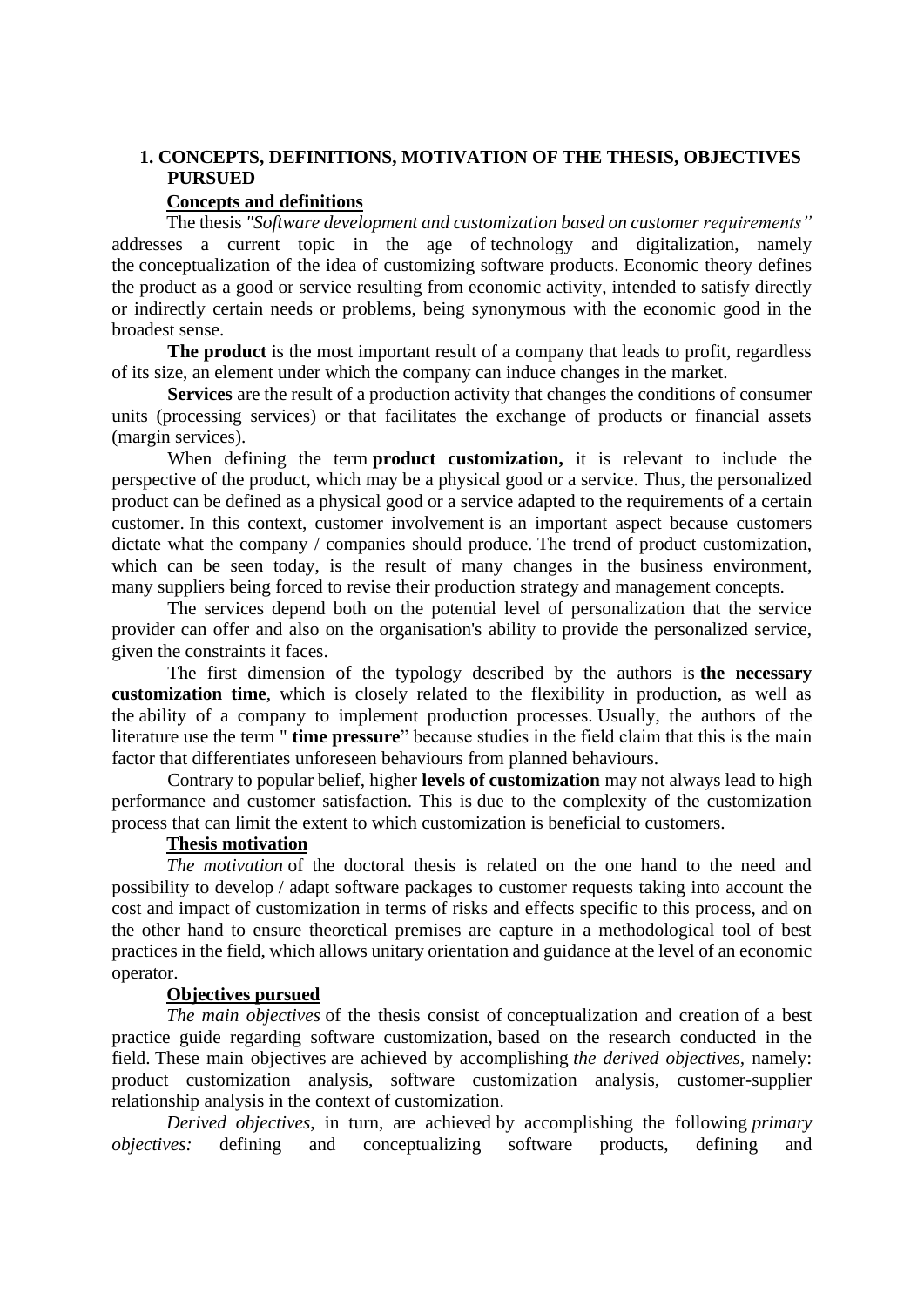conceptualizing customization, identifying the advantages and disadvantages of customization, identifying customization methods, identifying and analysing risks in customization.

The paper begins with the analysis of the current state in product customization in general, focusing on defining products, which involves their personalization and the advantages and disadvantages of customization in relation to the degree of customization and complexity of products.

The next step in the research focuses on software products, how they are defined, but also on classic and modern methods of customization, distinguishing between configuration and customization and analysing the barriers in customization.

Another important step of the research lies in the analysis of the customer-supplier relationship in the context of personalization, starting from understanding what a personalization requirement entails and continuing with methods for generating ideas for personalization. The advantages of the customer-supplier relationship in the context of customization are studied and researched from the perspective of customization variants of software applications but also in terms of the evolution of revenues from customization activities.

With regards to the software customization impact, I aimed to identify the cost of customization as well as how to decide whether or not to customize a software product. I have also identified the risks of customization during and after customization and quantified the effects of software customization. I have put a special emphasis on how the customer experience can be created, ensuring the necessary premises for the elaboration of a guide of best practices that has been tested and validated on a software product.

The research strategy that formed the basis of the paper aimed at three main directions, respectively:

- The beginning of the thesis that consolidates the theoretical foundation on which the product's personalization, in general, and especially the personalization of software products are based. Thus, following the query of multiple databases with scientific articles, I considered for the realization of this paper a number of 134 consecrated bibliographical references.

- The second dimension of the research consisted in accessing the official data published by IT and telecommunications companies. This data was collected through annual reports published by listed companies, and then through econometrics procedures they were translated into simple linear regressions and interpreted afterwards.

- The last dimension of the research used a new method of gathering information, namely *crowdsourcing.* Through this procedure, which was performed online, I answered a series of questions aimed at identifying the risks in personalization, the effects of personalization and the customer experience offered in a software customization project by a long - standing company versus a start- up.

However, the research undertaken for the purpose of this thesis also has some limitations, given the fact that the cost of personalization is confidential information recorded in service/commercial contracts protected by NDA-s (non-disclosure agreement), so I had to pursue only with the estimations from the published annual reports of the companies analysed in the study. Also, if a longer period of time is allocated to data collection through the *crowdsourcing* method, the sample of contributors can register significant increases, positively influencing the accuracy of the resulted indicators.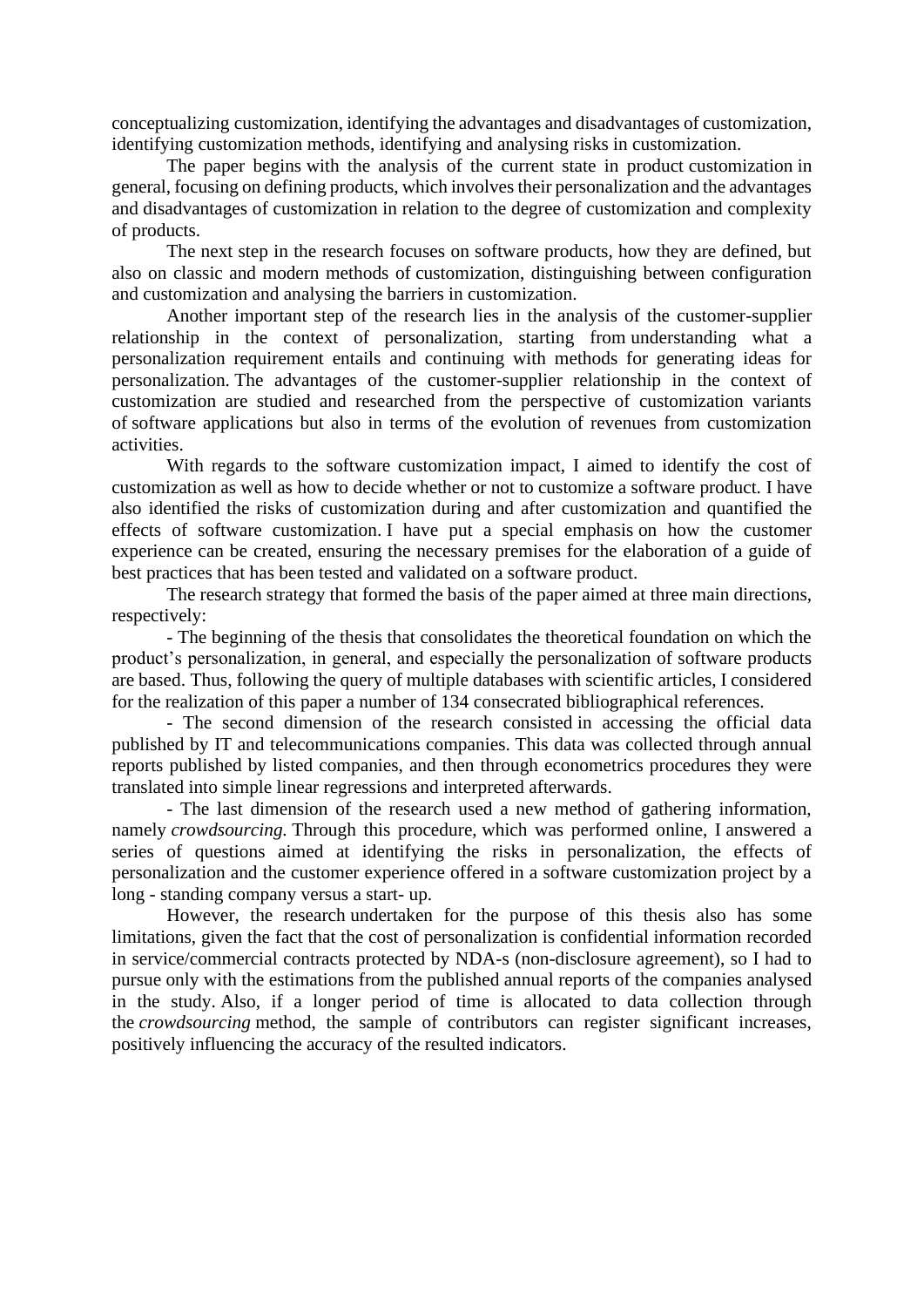# **2. STRUCTURE AND SYNTHESIS OF THE DOCTORAL THESIS The structure of the doctoral thesis**

 From a structural point of view, the thesis contains an introductory chapter with specific topics and 6 content chapters, to which is added a final chapter of Conclusions and personal contributions, as well as Future Directions of Research, totalling 223 pages, of which 190 pages represent the actual thesis and 33 pages are references, that have a number of 134 notes and annexes containing specialized contribution to a better understanding of the thesis and its objectives.

## **Synthesis of the doctoral thesis**

Today more than ever, the development of any economic, financial, or banking activity cannot be imagined without the use of a strong information support to ensure the competitive advantage over other competitors in the market. In this sense, the role of information technology is to acquire knowledge through information, this technology being made up of: hardware, software, communication infrastructure, networks, databases, office automation, and all other equipment and software components necessary for processing information.

The doctoral thesis entitled *Software development and customization based on customer requirements* is structured in 8 chapters.

The **first chapter**, named *Introduction*, presents the general considerations, the main and specific objectives, the motivation of the thesis and a summary of the paper.

**Chapter 2**, *Analysis of the current state in the field of product customization*, presents a study of the current level of conceptualization in the field of product customization, as well as an analysis of the main applicable customization strategies underlying the established methodological models (Pine and Gilmore Strategies, Duray and Da Silveira).

The Pine and Gilmore [97] model is customer-oriented and, in principle, classifies personalization methods according to its ability to avoid a certain sacrifice. In this regard, Pine and Gilmore introduced the notion of customer sacrifice which is defined as "the difference between what the customer accepts and what they really need." To respond to customer sacrifice, customization can be done by modifying or not the functionality of the product or by product representation (packaging, description, labels, etc.).

On the other hand, Duray [26] presents a taxonomy of personalization that has two dimensions, namely the moment of customer involvement and the type of modularity. These dimensions are analysed in relation to the production cycle consisting of the following phases: design, manufacture, assembly and use of the product.

Da Silveira [21] and collaborators introduced a classification framework with 8 generic levels, ranging from pure standardization to pure customization.

**Chapter 3** is named *Contributions related to software customization products*. This chapter introduces at the beginning various ways of defining the concept of *software product* according to its role, through software applications (programs that end users are directly interested in) and software systems (software support programs). It also presents a critical analysis of traditional and modern methodologies for developing and customizing software products along with research on the time and cost of customizing these products.

The software development cycle is defined as an organized direction that involves multiple stages. The process begins with the determination of the client's needs and user requirements and ends with the maintenance, documentation, and training of staff [22]. Traditional software development methods include the Waterfall method, the Incremental method, the Spiral method, the Prototype method, and the Rapid Development (RAD) method.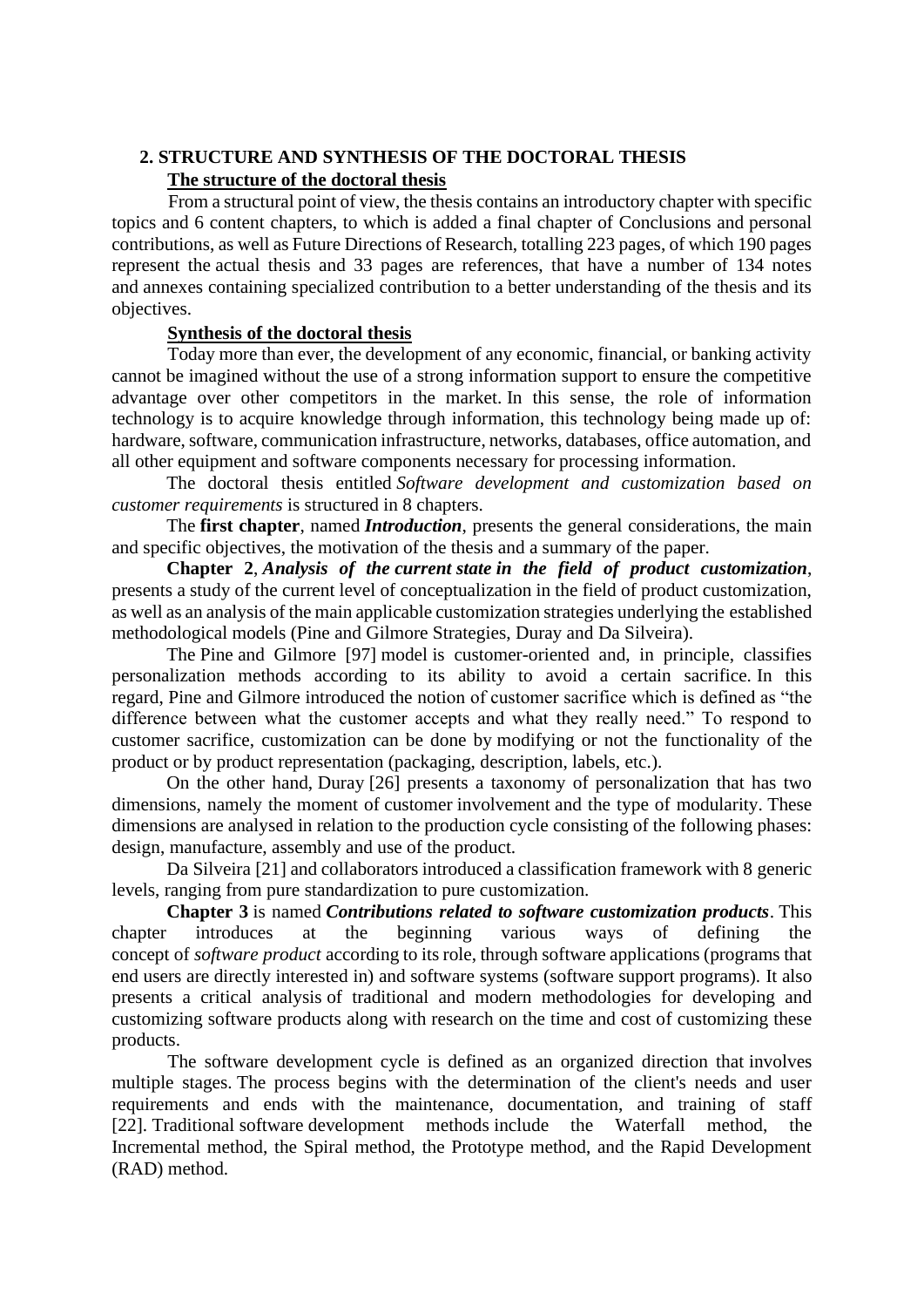The Waterfall method of developing and customizing software applications is a classic method still used today. Its main feature is that each phase is completed before a new phase begins [80].

The Incremental method of developing and customizing software applications further takes the milestone-based method (the Waterfall method), dividing the implementation phase into several stages and going to the point where the entire development process is repeated several times in subsets. Using this method, development and customization become more flexible to changes and modifications that may occur along the way. As the design is now done in stages rather than in one step as in the previous method, there is a greater risk that design and coding made in a previous step, needs to be changed to suit the requirements issued under current stage [93].

In the Spiral method, the emphasis is on risk assessment and minimizing the risk of the software development and implementation project by dividing a project into smaller segments and allowing for greater changes in customization, as well as providing the opportunity to assess risks. Each cycle involves a progression through the same series of steps, for each part of the product [93].

In the Prototype method, the user is involved in the whole customization process, which increases the user 's acceptance rate on the final shape of the software product. Small packages of the entire software are developed using the iterative method until the entire prototype reaches the final form requested by the user [93]. While most prototypes are developed and subsequently rejected, there is still a chance that some prototypes will evolve into functional systems.

Agile methodology is a modern process that emphasizes on the simplification of customization processes and the development of software applications by reducing the complexity of planning and redirecting the attention to the customer. The desire to establish a new, simpler and more efficient process was not only manifested in the IT industry but actually appeared in the manufacturing industry where Taylor and Ford 's concepts of production were overtaken by the model implemented in Japanese companies such as Toyota.

Scrum method has been introduced by Takeuchi, DeGrace, Schwaber and others around the 90' [93]. This method involves a drastic simplification of project management processes and is reduced to three roles, three documents and three meetings.

The idea for extreme programming was brought by Kent Beck and Ron Jeffries in 1999.

RUP was developed in 1990 by Rational Software under the leadership of Ivar Jacobson, Grady Booth and James Rumbaugh. This process defines 6 good practices observed in the industry [114].

In **Chapter 4** called *Customer-supplier relationship – a study in the context of software customization, with the aim of developing a specialized customization model* I presented main methods of both customization requirements definition and analysis for generating new ideas in personalization. The chapter also highlights the example of a new model for identifying requirements, Crowd- AHP, and at the end of the chapter I documented the results of customization requirements evaluation.

*Research and contributions: the costs of software customization* are highlighted in **Chapter 5**, which makes an assessment of the cost of software customization from supplier's perspective, as well as the decision to buy or make a software application based on customer analysis.

Under **Chapter 6** entitled *Research and contributions: the impact of software customization,* I have documented both the results of research on the impact of software customization from supplier's perspective but also I have identified specific risks related to software customization and the effects of software personalization.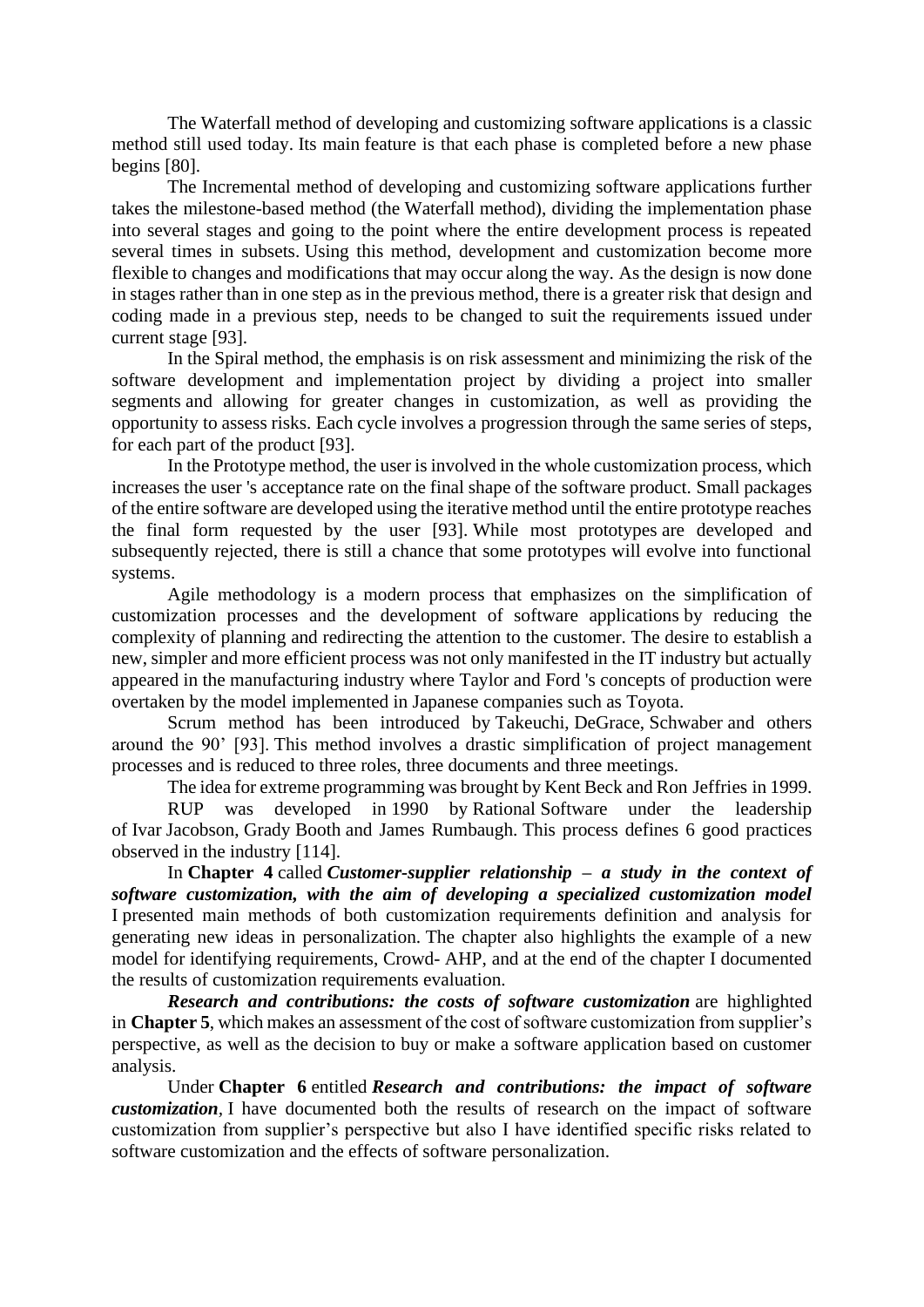**Chapter 7** - *Best practices guide,* presents a documented and procedural section for the development and / or personalization of specialized computer applications considering customer requests, applied on an application customization that serves the time booking of employees.

**Chapter 8** entitled *Conclusions and personal contributions. Future directions of research* highlighted the contributions to the software development segment and customization based on customer requirements, as well as how to implement and capitalize the results of undertaken research.

# **3. CAPITALIZATION OF RESEARCH RESULTS**

The capitalization of the research results was carried out by supporting and publishing papers, in the proceedings of conferences / symposiums, in ISI or BDI indexed Journals, among which can be listed:

# *Articole ISI*

- 1. *[The Innovation in Healthcare Private Sector: Financial and Economical Approach](https://apps-webofknowledge-com.am.e-nformation.ro/full_record.do?product=WOS&search_mode=GeneralSearch&qid=57&SID=F4b2GtUkuyQCC3TwYBZ&page=1&doc=1&cacheurlFromRightClick=no)* By: **[Gavrila, L.](https://apps-webofknowledge-com.am.e-nformation.ro/OutboundService.do?SID=F4b2GtUkuyQCC3TwYBZ&mode=rrcAuthorRecordService&action=go&product=WOS&lang=en_US&daisIds=35861092)**; [Bran, C.,](https://apps-webofknowledge-com.am.e-nformation.ro/OutboundService.do?SID=F4b2GtUkuyQCC3TwYBZ&mode=rrcAuthorRecordService&action=go&product=WOS&lang=en_US&daisIds=9498813) Conference: 6th LUMEN International Conference on Rethinking Social Action Core Values Location: Iasi, ROMANIA Date: APR 16-19, 2015, Sponsor(s): LUMEN RETHINKING SOCIAL ACTION. CORE LUES Pages: 567-571 Published: 2015 ,WOS:000378560300100.
- 2. *"[Software personalization: Crowd-AHP model](https://apps-webofknowledge-com.am.e-nformation.ro/full_record.do?product=WOS&search_mode=GeneralSearch&qid=59&SID=F4b2GtUkuyQCC3TwYBZ&page=1&doc=1)"*, By: [Gavrila, Larisa](https://apps-webofknowledge-com.am.e-nformation.ro/OutboundService.do?SID=F4b2GtUkuyQCC3TwYBZ&mode=rrcAuthorRecordService&action=go&product=WOS&lang=en_US&daisIds=29009756); [Ionescu, Sorin;](https://apps-webofknowledge-com.am.e-nformation.ro/OutboundService.do?SID=F4b2GtUkuyQCC3TwYBZ&mode=rrcAuthorRecordService&action=go&product=WOS&lang=en_US&daisIds=28993337) [Militaru, Gheorghe,](https://apps-webofknowledge-com.am.e-nformation.ro/OutboundService.do?SID=F4b2GtUkuyQCC3TwYBZ&mode=rrcAuthorRecordService&action=go&product=WOS&lang=en_US&daisIds=1154350) Conference: 7th International Conference of Management and Industrial Engineering (ICMIE 2015) on Management - the Key Driver for Creating Value Location: Univ Politehn Bucharest, Bucharest, ROMANIA Date: OCT 22-23, 2015

Sponsor(s): Univ Politehn Bucharest, Fac Entrepreneurship Business Engn & Management, Management Dept; Editura NICULESCU; WILDMEDIA; Scoala Studii Academice Postuniversitare Management, MANAGEMENT - THE KEY DRIVER FOR CREATING VALUE Book Series: International Conference of Management and Industrial Engineering. Pages: 153-160 Published: 2015 WOS:000448633100014.

- 3. *"[Strategic option](https://apps-webofknowledge-com.am.e-nformation.ro/full_record.do?product=WOS&search_mode=GeneralSearch&qid=60&SID=F4b2GtUkuyQCC3TwYBZ&page=2&doc=84)"*, By: [Ionescu, Sorin;](https://apps-webofknowledge-com.am.e-nformation.ro/OutboundService.do?SID=F4b2GtUkuyQCC3TwYBZ&mode=rrcAuthorRecordService&action=go&product=WOS&lang=en_US&daisIds=28993337) [Alessandrini, Sergio;](https://apps-webofknowledge-com.am.e-nformation.ro/OutboundService.do?SID=F4b2GtUkuyQCC3TwYBZ&mode=rrcAuthorRecordService&action=go&product=WOS&lang=en_US&daisIds=1849196) [Gavrila, Larisa](https://apps-webofknowledge-com.am.e-nformation.ro/OutboundService.do?SID=F4b2GtUkuyQCC3TwYBZ&mode=rrcAuthorRecordService&action=go&product=WOS&lang=en_US&daisIds=29009756), Conference: 7th International Conference of Management and Industrial Engineerin, (ICMIE 2015) on Management - the Key Driver for Creating Value Location: Univ Politehn Bucharest, Bucharest, ROMANIA Date: OCT 22-23, 2015, Sponsor(s): Univ Politehn Bucharest, Fac Entrepreneurship Business Engn & Management, Management Dept; Editura NICULESCU; WILDMEDIA; Scoala Studii Academice Postuniversitare Management, MANAGEMENT - THE KEY DRIVER FOR CREATING VALUE Book Series: International Conference of Management and Industrial Engineering. Pages: 773-765 Published: 2015 , WOS:000448633100076.
- 4. *[Main Considerations and Types of International Valuation Standards Used in the As](https://apps-webofknowledge-com.am.e-nformation.ro/full_record.do?product=WOS&search_mode=GeneralSearch&qid=58&SID=F4b2GtUkuyQCC3TwYBZ&page=1&doc=1)[sesment of an Organization](https://apps-webofknowledge-com.am.e-nformation.ro/full_record.do?product=WOS&search_mode=GeneralSearch&qid=58&SID=F4b2GtUkuyQCC3TwYBZ&page=1&doc=1) ", By: [Bran, C.;](https://apps-webofknowledge-com.am.e-nformation.ro/OutboundService.do?SID=F4b2GtUkuyQCC3TwYBZ&mode=rrcAuthorRecordService&action=go&product=WOS&lang=en_US&daisIds=9498813) [Gavrila, L](https://apps-webofknowledge-com.am.e-nformation.ro/OutboundService.do?SID=F4b2GtUkuyQCC3TwYBZ&mode=rrcAuthorRecordService&action=go&product=WOS&lang=en_US&daisIds=35861092)., Conference: 7th LUMEN* International Scientific Conference on Multidimensional Education and Professional Development. Ethical Values (MEPDEV) Location: Targoviste, ROMANIA Date: NOV 12-14, 2015, Sponsor(s): LUMEN MULTIDIMENSIONAL EDUCATION & PROFESSIONAL DEVELOPMENT. ETHICAL VALUES Pages: 65-71 Published: 2016 , WOS:000391521600013.
- 5. *"[Building performance in logistics chain](https://apps-webofknowledge-com.am.e-nformation.ro/full_record.do?product=WOS&search_mode=GeneralSearch&qid=55&SID=F4b2GtUkuyQCC3TwYBZ&page=1&doc=14)"*, By: [Guliman, Bianca Maria;](https://apps-webofknowledge-com.am.e-nformation.ro/OutboundService.do?SID=F4b2GtUkuyQCC3TwYBZ&mode=rrcAuthorRecordService&action=go&product=WOS&lang=en_US&daisIds=35081773) [Basica \(Ga](https://apps-webofknowledge-com.am.e-nformation.ro/OutboundService.do?SID=F4b2GtUkuyQCC3TwYBZ&mode=rrcAuthorRecordService&action=go&product=WOS&lang=en_US&daisIds=35081587)**[vrila\), Larisa](https://apps-webofknowledge-com.am.e-nformation.ro/OutboundService.do?SID=F4b2GtUkuyQCC3TwYBZ&mode=rrcAuthorRecordService&action=go&product=WOS&lang=en_US&daisIds=35081587)**; [Ionescu, Sorin Cristian](https://apps-webofknowledge-com.am.e-nformation.ro/OutboundService.do?SID=F4b2GtUkuyQCC3TwYBZ&mode=rrcAuthorRecordService&action=go&product=WOS&lang=en_US&daisIds=28993337) Conference: 9th International Conference of Management and Industrial engineering (ICMIE 2019) Location: Bicharest, ROMANIA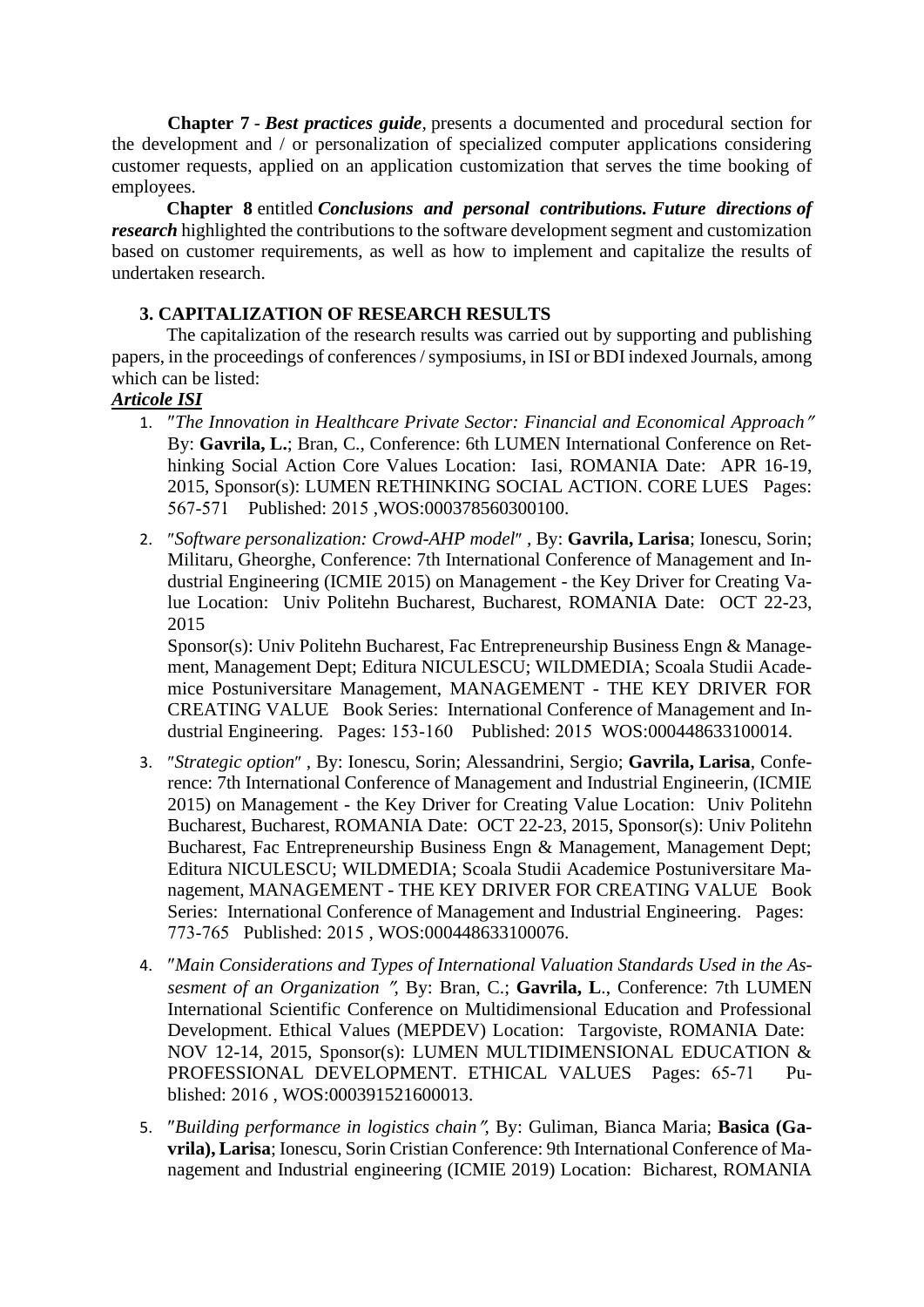Date: NOV 14-16, 2019, Sponsor(s): Univ Politehnica Bucharest, Fac Entrepreneurship, Business Engn & Management, MANAGEMENT PERSPECTIVES IN THE DIGITAL TRANSFORMATION Book Series: International Conference of Management and Industrial Engineering. Pages: 776-785 Published: 2019 , WOS:000519338200079.

6. *[Creating and measuring logistic value for client](https://apps-webofknowledge-com.am.e-nformation.ro/full_record.do?product=WOS&search_mode=GeneralSearch&qid=55&SID=F4b2GtUkuyQCC3TwYBZ&page=1&doc=15),* By[: Guliman, Bianca Maria;](https://apps-webofknowledge-com.am.e-nformation.ro/OutboundService.do?SID=F4b2GtUkuyQCC3TwYBZ&mode=rrcAuthorRecordService&action=go&product=WOS&lang=en_US&daisIds=35081773) **[Basica](https://apps-webofknowledge-com.am.e-nformation.ro/OutboundService.do?SID=F4b2GtUkuyQCC3TwYBZ&mode=rrcAuthorRecordService&action=go&product=WOS&lang=en_US&daisIds=35081587)  [\(Gavrila\), Larisa](https://apps-webofknowledge-com.am.e-nformation.ro/OutboundService.do?SID=F4b2GtUkuyQCC3TwYBZ&mode=rrcAuthorRecordService&action=go&product=WOS&lang=en_US&daisIds=35081587)**; [Ionescu, Sorin Cristian,](https://apps-webofknowledge-com.am.e-nformation.ro/OutboundService.do?SID=F4b2GtUkuyQCC3TwYBZ&mode=rrcAuthorRecordService&action=go&product=WOS&lang=en_US&daisIds=28993337) Conference: 9th International Conference of Management and Industrial engineering (ICMIE 2019) Location: Bicharest, RO-MANIA Date: NOV 14-16, 2019, Sponsor(s): Univ Politehnica Bucharest, Fac Entrepreneurship, Business Engn & Management, MANAGEMENT PERSPECTIVES IN THE DIGITAL TRANSFORMATION Book Series: International Conference of Management and Industrial Engineering. Pages: 786-792 Published: 2019, WOS:000519338200080.

# *Conferințe BDI*

- 7. *The Cost of Software Personalization*, **Larisa Gavrila**, Constantin Bran, Sorin Ionescu, Share Empower Awarness – Rethinking Global Space, Culture and Change in Organization 2016 – Brașov.
- 8. *The transition from a software solution to a customer's experience*, **Larisa Gavrila**, Sorin Ionescu, Bogdan Tiganoaia, Bianca Maria Guliman, International Conference of Management and Industrial Engineering 2017 – București.
- 9. *"Project development: the benefits of supplier-customer collaboration in software personalization projects*, **Larisa Gavrila**, Bianca Maria Guliman, Sorin Ionescu, 5th International Multidisciplinary Scientific Conference on Social Sciences and Arts SGEM 2018 – Viena.

## *Articole BDI*

- 10. "Students Scientific Research Capacity In The Technical Universities From Romania *Case Study On The Personalization Of It Products*, Bogdan Tiganoaia\*, **Larisa Gavrila**, Petruta Mihai , Sorin Ionescu , Andrei Niculescu, 7th icCSBs 2018 - The Annual International Conference on Cognitive - Social, and Behavioural Sciences – Moscova.
- 11. "The Importance of Business Requirements in Software Personalization Projects", La**risa Gavrila**, Sorin Ionescu, UPB Scientific Buletin Issue 4 2018– București.

# **4. PERSONAL CONTRIBUTIONS. FUTURE DIRECTIONS OF RESEARCH Personal contributions**

**-** *I defined and analysed the personalization requirements starting from the identification of the customer's needs and objectives, then I transposed them in a formal and quantifiable way.* Customization requirements must underline "what" is the need not "how" the requirement can be designed and implemented [68] (ISO / IEC / IEEE 29148: 2011). In the age of technology, software applications are vital to everyday business. It is important for a company to determine whether you can use a software product "o*ff- the - shelf* "(mass customized and ready for immediate use) or it needs further customization. Once the right direction is set from the start, it can lead to saving money and time. After defining more precisely the scope of the application and market research, next step is to identify the need for customization, so I proposed a questionnaire to be answered by the customers to assess the need for customization.

**-** *I proposed a new model for identifying requirements, in order to customize software through the Crowd -AHP model*. The Crowd -AHP model supports companies that want to quickly identify product customization requirements and process improvement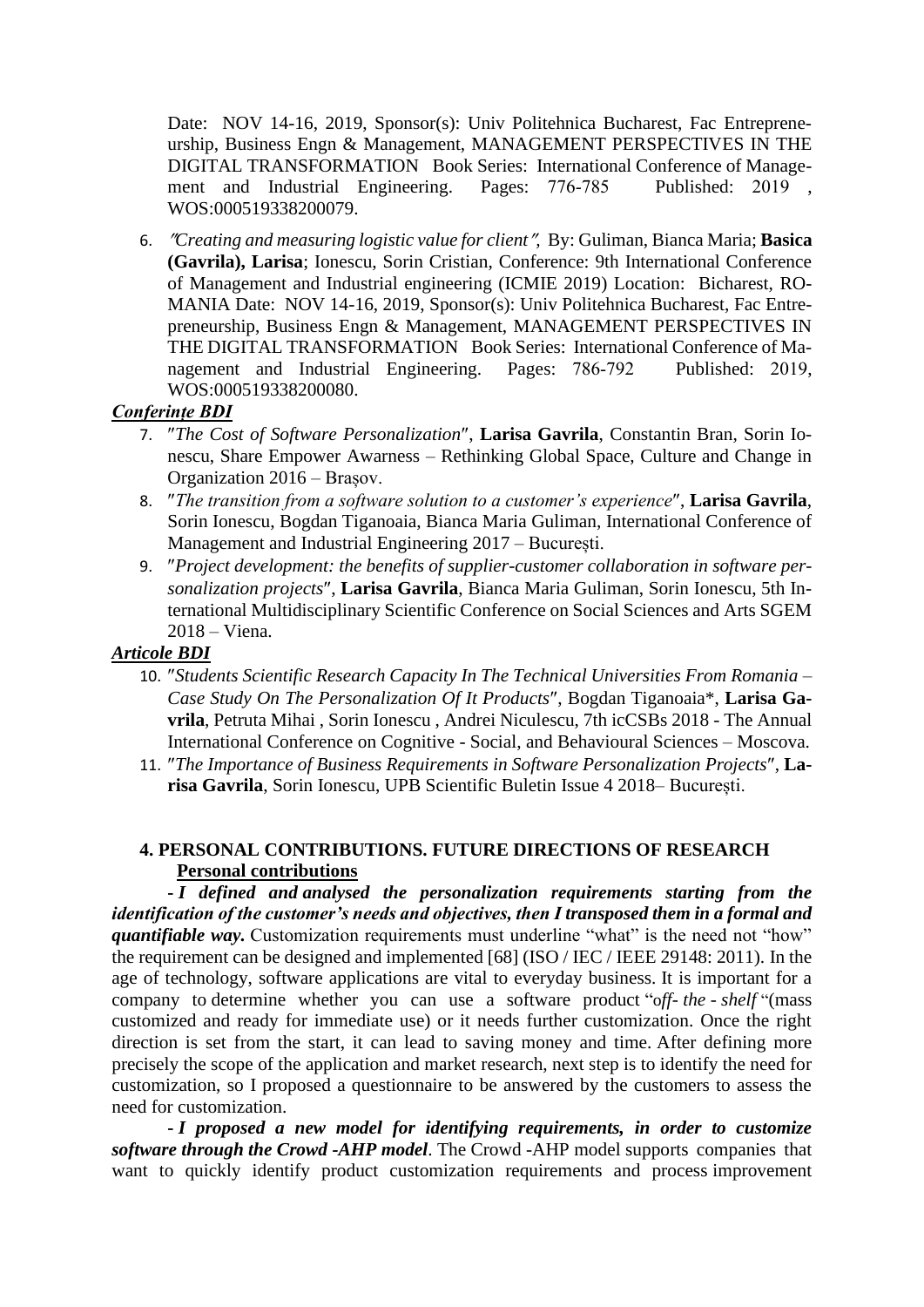requirements directly from employees involved in the daily production flow. To the same extent, the method offers the possibility to immediately prioritize the most important requirements based on direct feedback received from employees. The method involves the appointment of a project manager who will coordinate the activity of identifying and prioritizing requirements

**-** *I've also proposed, a new model to customize software in order to solve customer's problems* so that customer needs are translated into problems that require one or more solutions that can be identified through the  $3<sup>rd</sup>$  party provider's capacity (through skills and capabilities). Following the definition of a problem and the identification of potential solutions, it is possible to proceed towards the definition of the actual requirements. These requirements can be translated into a new product, a co-design initiative or the adaptation of an existing prototype or product. The model also exemplifies the situation where there is a second supplier but it is never visible to the customer, so the first supplier will go on the idea of using a *white label* product, namely supplier 2 develops a prototype, turns it into a product, the product is transferred to the supplier 1 who applies minimal customization plus a cosmetic touch to reflect their own brand. There may also be situations when supplier 2 creates the prototype, does not progress it to the product phase and transfers the prototype to supplier 1 which continues to develop it to the product stage.

**-** *I developed the notion of software product, as well as the one of software personalization, defining them conceptually in the context of the new directions of perspective and exploratory approach highlighted in the thesis.* The software product is a mix of computer components and their associated services that together add value to the user in terms of using the product in question. The core of the product contains the basic functionalities, and these make the application able to work and be independent. At the base of the core may be a prototype. In the literature, this process of making a computer product is known as "productization" and not production.

- At the same time, *I approached and developed the concept of prototype adaptation (productization)*, which involves repeating several cycles of requirements definition, coding, testing and system development, until the prototype becomes stable, reliable and standardized, so that it can be transferred to the nucleus which is independent and fully functional.

**-** *In a first phase, I conducted a pilot study* to identify the properties of a prototype. The study was conducted through the crowdsourcing process described above and was conducted in 2017 (2017/01/24 8:44:43 - 2017/02/17 1:25:51) on a sample of 26 specialists. Following the pilot study (presented in Annex 1), it resulted that the main features of a prototype in order to be customized are: flexibility (32%), generic core (16%), user experience (10%), modularity (10%), custom construction (7%), availability (7%), options / features (6%), documentation (6%), extensibility (3%) and scalability (3%). Vendors in order to stay in the market must align with the new requirements and provide software application customization services. As there are no specific accounts assigned to the software customization activity in the accounting standards, these activities are included in different segments. As the companies registered in Romania did not publish such data, the research I undertook was directed towards companies registered in the United States of America where such information is collected and is public. Thus, in order to carry out the research, I identified three companies that operate in the "Computer software" segment. Analysing these three companies, it turned out that the software customization activity includes a series of subactivities: configuration, source code modification, integration, implementation, data conversion and migration. Following the data evaluation from the three companies, I have concluded that the customization of software applications is a constantly growing segment.

**-** *Also, in order to study customization requirements, I have conducted a survey that I have configured* with a number of 7 questions with open answers, the first two were marked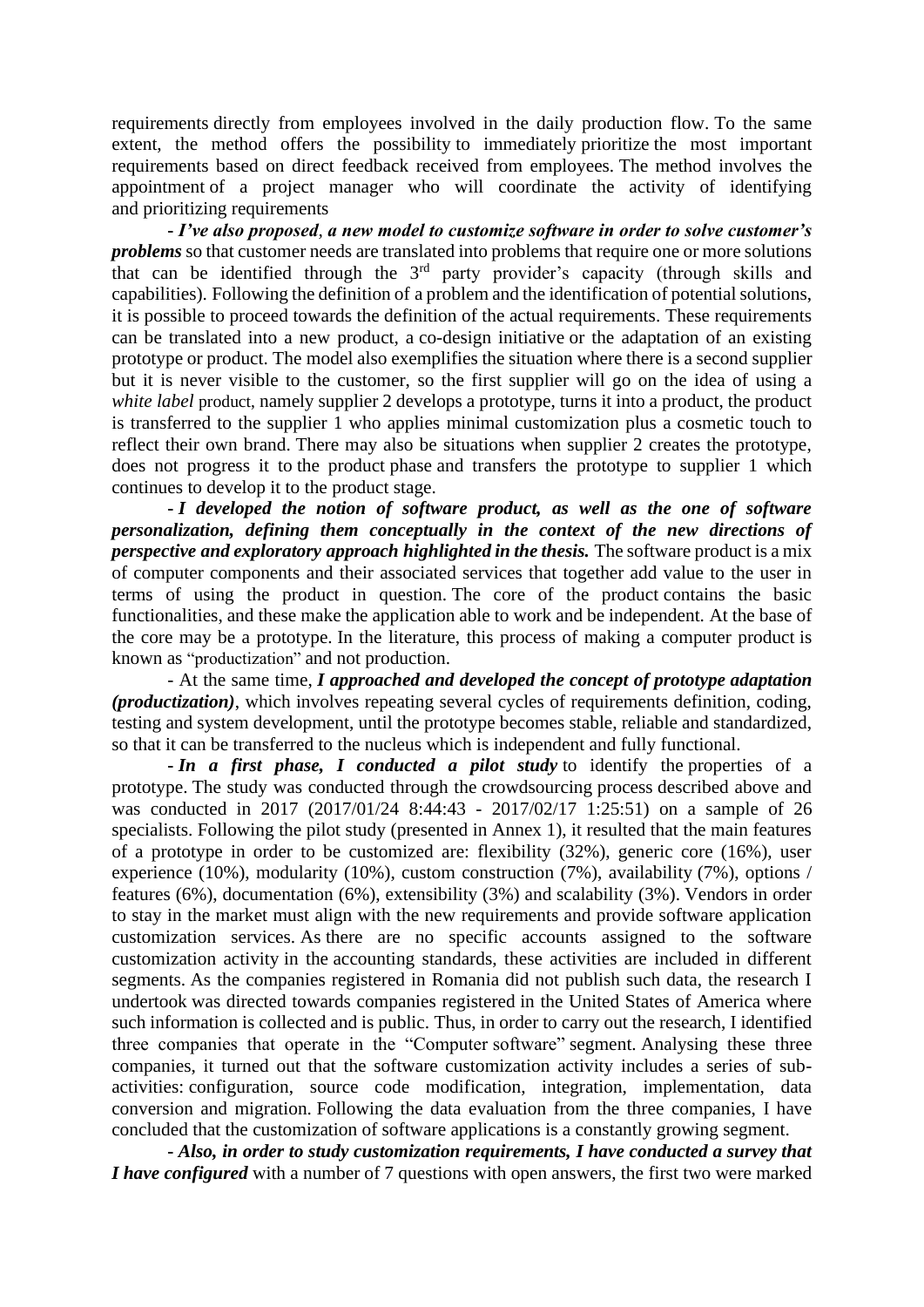as mandatory, the remaining questions were optional. The period in which I conducted the questionnaire was September ÷ October 2017 and the execution procedure was crowdsourcing. With regards to the knowledge that the customer brings in the software customization process, non-technical respondents place more emphasis on knowledge related to the company's internal processes and user-related knowledge, while technical respondents believe that the customer brings more knowledge related to industry and / or business segment (there is also a significant gap, so that the answer to knowledge in the industrial sector is found in a proportion of 47% in total answers, while in non-technical respondents in the proportion of 39% ). From the analysis of the results obtained, I found that the most important knowledge is the one related to the industry / activity segment, followed by the knowledge related to the user experience and then the knowledge related to internal processes. Thus, in 36% of cases respondents believe that personalization is needed when customers have specific requirements, 8% believe that the need for personalization occurs when there are changes in the organization, 19% believe that the need for personalization is identified when the standard solution is far too generic and does not fully meet customer needs or it does not provide enough functionalities or it provides functionalities that are not needed. At the same time, 8% of respondents believe that software applications need to be customized to internal processes or existing legislation, while 24% believe that personalization is needed all the time, and only 5% of respondents stated other reasons: when automation is needed, when old functionalities are obsolete, etc. The need for personalization is perceived differently from the perspective of technical and nontechnical respondents. Technical respondents (45%) consider that the need for personalization occurs when the customer has specific needs and 40% of them consider that personalization is always needed. Non-technical respondents also identified these needs, but to a lesser extent. Instead, non-technical respondents, unlike technical ones, perceive more strongly the need for customization when the standard solution is too generic and when changes occur at the level of the organization. In order to be personalized, in 24% of cases the prototype was considered to be configurable, 9% to be easy to use, 18% to be scalable, 14% to have generic modules, 21% to be flexible and 12% to have a programming interface. accessible. Technical and non-technical respondents also have different perceptions on the added value resulting from collaboration in software customization projects. I could distinguish that non-technical roles perceive as more relevant the added value offered brand exposure, lower customization costs, faster delivery of the solution, building a competitive solution while technical roles focus more on the added value resulting from the transfer of knowledge, creation of new prototypes, meeting customer requirements. By analysing the three software companies, I noticed that software customization activities fall into professional services, training services and other services. While analysing the types of expenses derived from software customization activities, it resulted that they were most often classified as payroll expenses with internal employee or third-party suppliers and training costs.

- The decision to buy or make a software application is identified both among customers and among suppliers. From the customer's perspective, they must decide whether they are able to buy an application or can develop it within the company. *To exemplify this decision model <i>I* proposed the following study: a medium-sized company (maximum turnover 500,000 EUR) that does not operate in the IT industry, but has a small department (maximum 5 employees) of IT identified the need to use an accounting software, so, it must make the decision to produce the application or buy it. Following the study, I concluded that in this specific case, in the company's best interest is to buy the application and not to produce / develop it inhouse.

**-** *To assess the impact of application customization, I conducted a research study that includes a series of 63 companies listed on the NASDAQ stock exchange*. Only companies that carry out software customization activities were considered in the analysis. After studying 63 annual reports, only 21 companies were kept for analysis. The other companies analysed,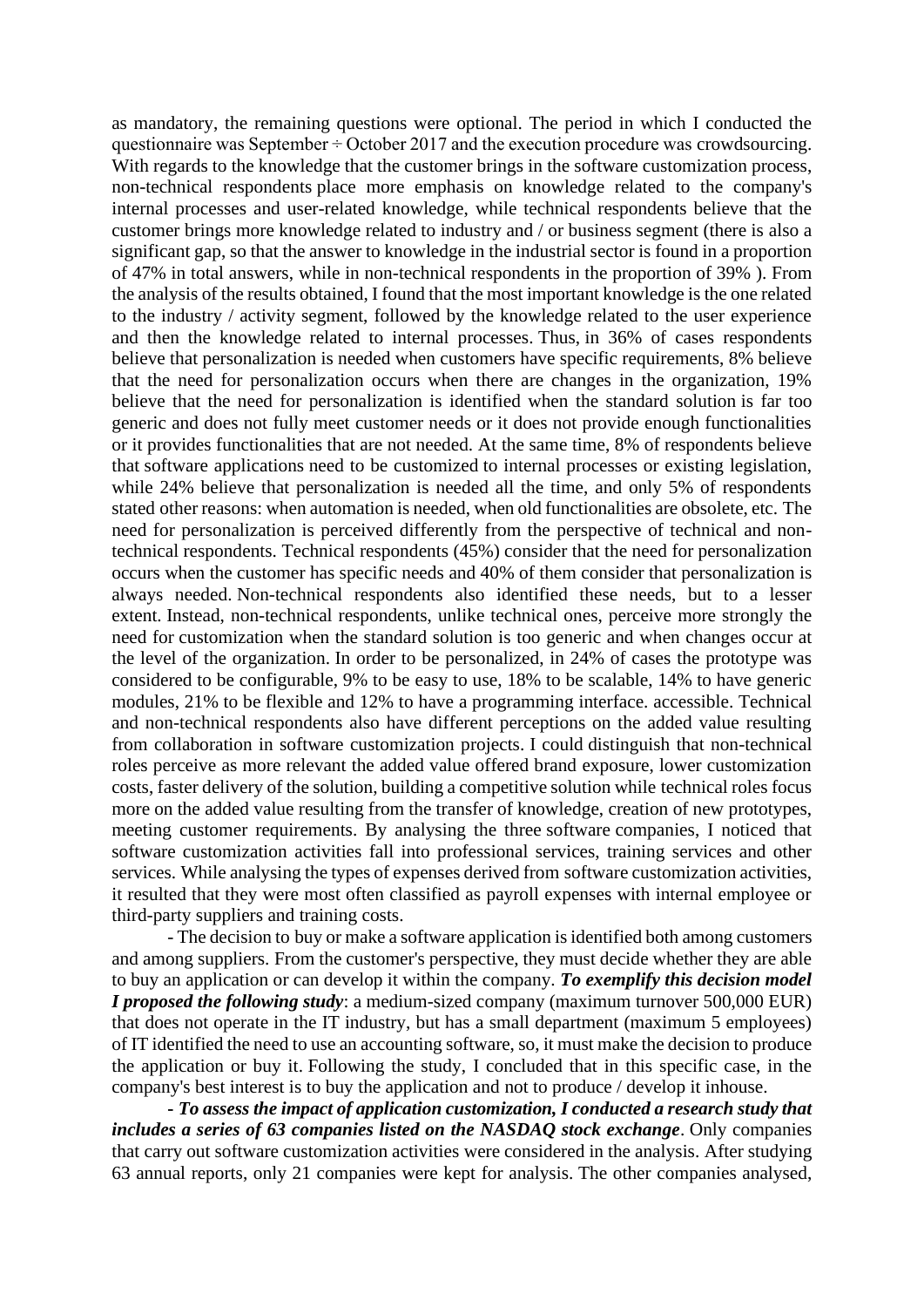although they mentioned that they carry out software customization activities, at the level of balance sheet accounts, no differentiation was made in this respect. Thus, the following working hypotheses were validated: *Hypothesis 1 : The share of revenues from software customization activities in total revenues is significant; Hypothesis 2 : Software customization activities are profitable activities; Hypothesis 3 : The costs of software customization activities are extremely important because they occupy a significant share in total costs (over 20%); Hypothesis 4 : Staff quality (internal to third parties) is very important for customizing software applications; Hypothesis 5 : Costs in innovation positively influence software customization activities.*

- Next, *I identified the risks that occur during software customization, I analysed the specific software customization related activities and the characteristics of a prototype that make it customizable.* Regarding the first three risks encountered in software customization projects and viewed from the customer's perspective, these are related to: *personalization requirements* - 21% of respondents identified this risk as a major one; *costs -* 18% of respondents identified costs as one of the three main risks; *the duration, quality and complexity of customizing the software*, each of these risks obtaining a percentage of 9% out of all responses. Regarding the first three risks encountered in software customization projects and viewed from the vendor's perspective, these are related to: *personalization requirements* - 32% of respondents identified this risk as a major one; *duration* - 14% of respondents identified the duration as one of the three main risks; *resources* - 10% of respondents identified this risk. Regarding the duration of software customization perceived as a risk, I identified answers such as: lack of time, aggressive and strict program, making a program too optimistic, not delivering on time, customization efforts require more time compared to initial planning or even more time than how to build the application from scratch. The risk related to resources incorporated answers like team efficiency, specialized resources, their experience, resource allocation, resources involvement and dedication, knowledge concerning the software to be personalized. With regards to the social effects as a results of software customization phenomenon, I underlined that 35% of respondents said they did not know of such effects, 15% admitted that there may be social effects depending on the nature of the software application but could not provide concrete examples, 8% stated that there are no social effects resulting from customizing software applications while 42% of respondents stated that there are social effects resulting from customizing applications.

**-** *To study the customer experience offered by a senior company versus a start- up, in a software customization project, I conducted a research with 4 open questions.* The period in which I applied the elaborated questionnaire was October  $\div$  November 2018 and the execution procedure was the crowdsourcing method. Respondents identified that the customer experience offered by senior companies consists of field experience and proven expertise of the company in similar customization projects (47%), 14% in shorter customization time, 13% in better quality of the final product and 12% in perceived confidence. On the other hand, in the case of start- up companies, the customer experience is given by the low cost of customization (31%), a new / innovative perspective (21%), flexibility (13%), involvement (9%) and enthusiasm (9%).

- I have also *developed a best practice guide for software customization projects that are based on customer requirements.* This guide provides a procedural perspective, it covers the preparatory stage but also the personalization stage. The guide is tested and exemplified on the development and customization of a time booking application. *For this, I conducted a case study on the development and customization of an application that serves the time booking of employees at the level of economic operator Vodafone Technology Shared Services Romania subsidiary*. The risk associated with this project is minimal, specialized personnel had to be allocated, a reasonable period 9 months has been set